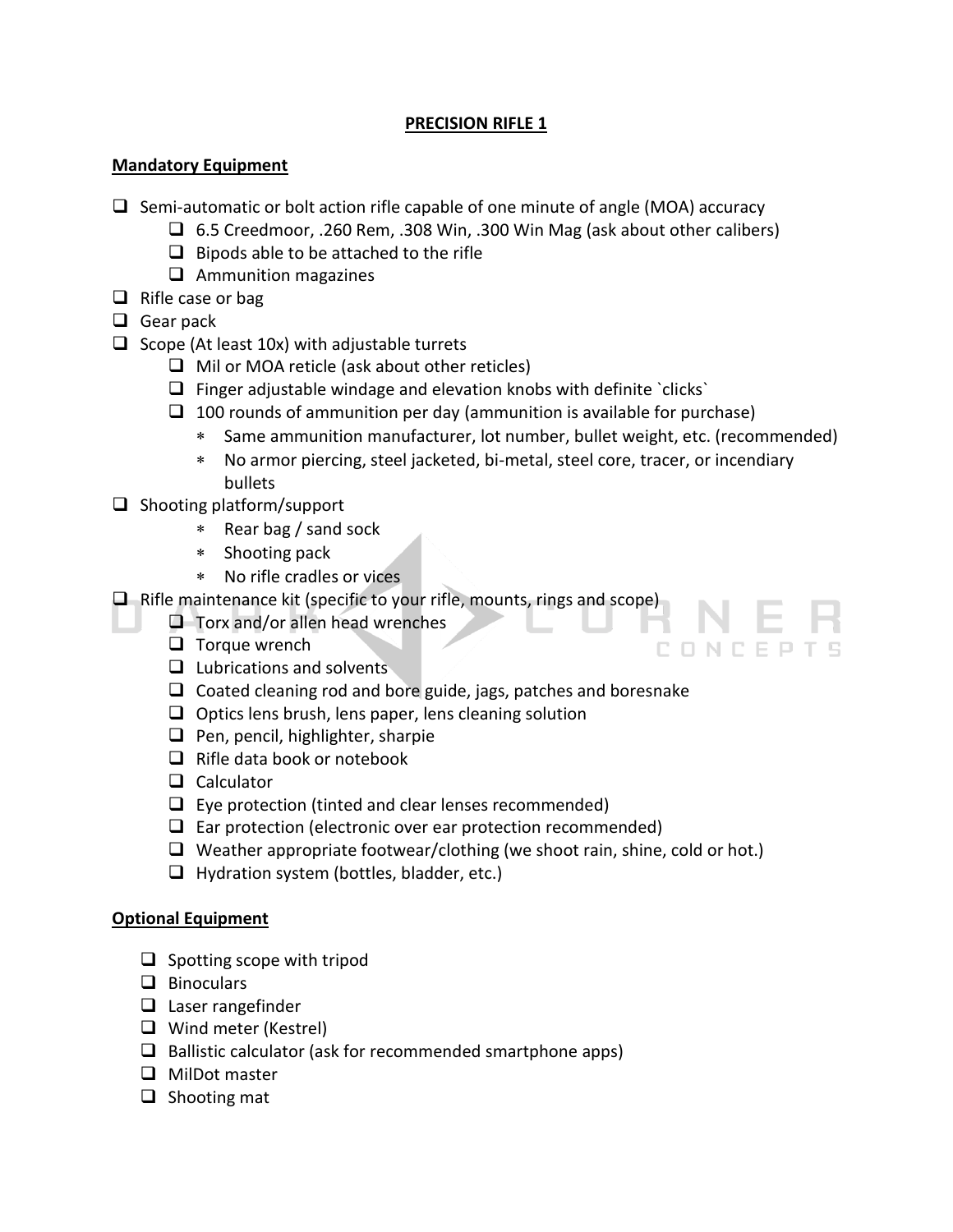- $\Box$  Sling
- $\Box$  Hat with brim
- $\Box$  Gloves
- $\Box$  Knee and elbow Pads
- $\Box$  Sunscreen
- $\Box$  Bug repellent
- $\Box$  Lip balm

### **Additional Gear**

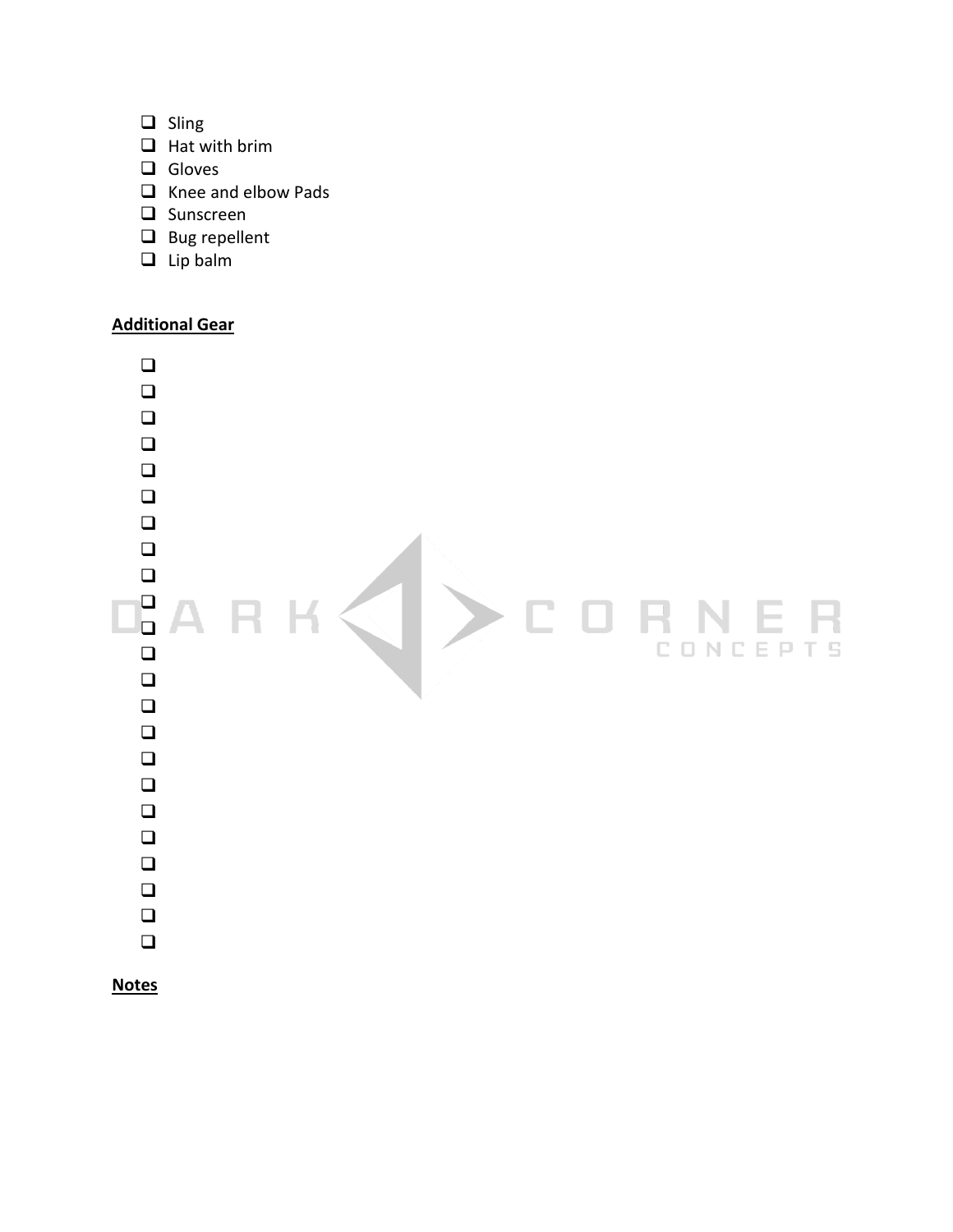### **DAY 1**

8:00a: Check in

8:30a: Pillars of firearm safety

 Go over safety rules and procedures that will be in effect for the duration of the course 9:00a: Equipment selection and care

- Identifying your wants/needs in equipment as a shooter
- What to look for when purchasing equipment (quality/nomenclature, etc.)
- Equipment functional similarities
- Identifying/preventing excessive wear and tear
- Cleaning procedures

10:00a: Rifle/Optic setup

- Eye relief (cheek weld/length of pull)
- Ocular focus

11:00a: Scope theory

- Reticle systems (Mil/MOA)
- Range estimation
- Reticle holds
- Reticle as a measuring tool

12:00p: Lunch and movement to the range

- Bring food and plenty of liquids
- 1:00p: Fundamentals

• Shot process (setting up position through preparing for a follow up shot 2:00p: Zeroing

NOT NECESSARY TO SHOW UP WITH A ZEROED RIFLE!!!

3:00-6:00p: Drills

- If class is consistently meeting the standards we will begin progressing out in distance for the remaining time.
- Shooters can take breaks whenever they want, and are encouraged to come look through the spotting scope and spot for each other.

TBD: Range may stay "HOT" later for students interested